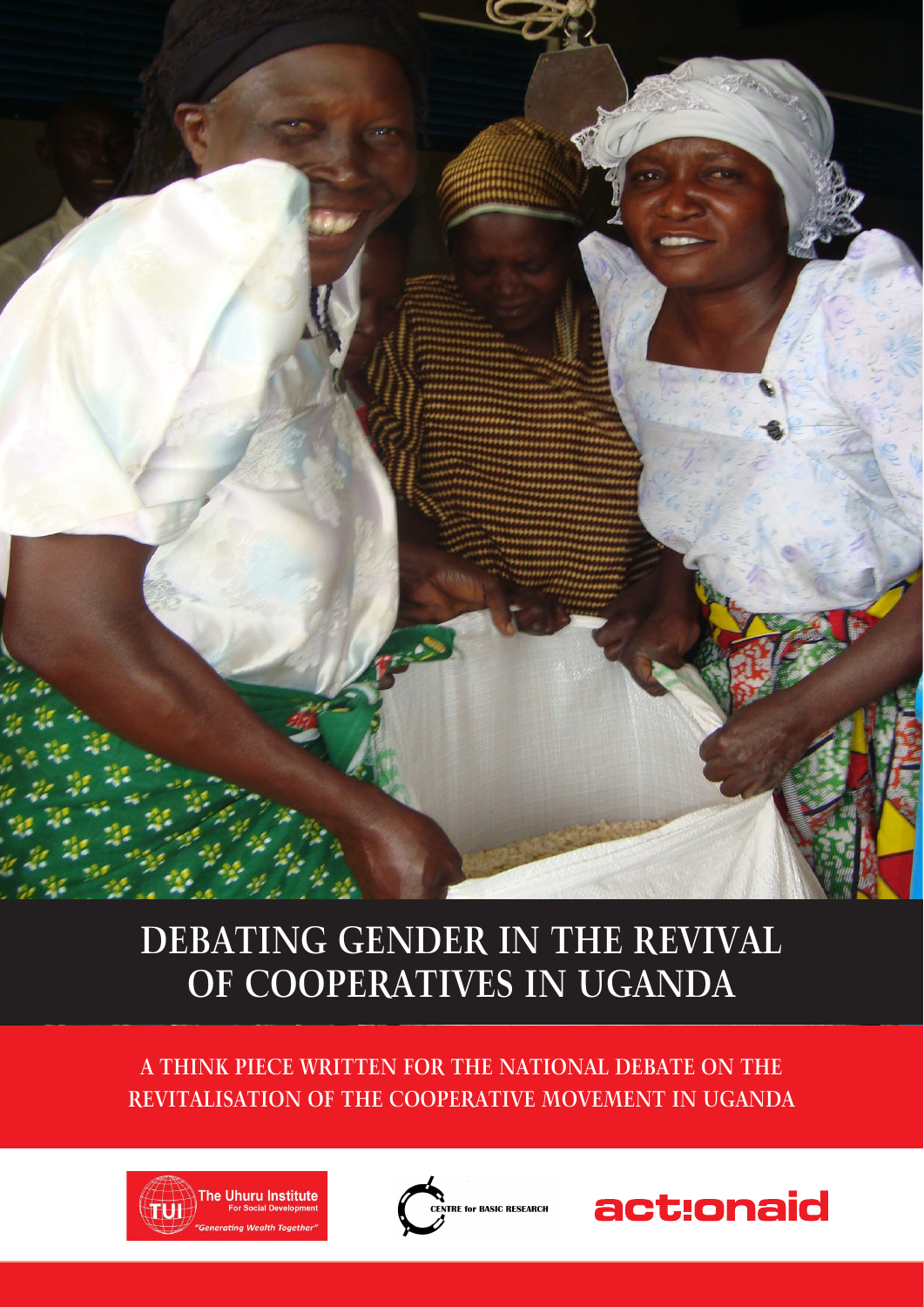### Introduction

Cooperatives in Uganda first came into existence in 1913 as a response to the disadvantageous terms of trade imposed on smallholder farmers by colonial administrators. The policy of the government at the time favoured Asian and European middlemen who exploited and monopolized markets for coffee and cotton (Kabuga and Kitandwe 1995; in (Kwapong and Korugyendo 2010).Today there are various types of cooperatives in Uganda, but the most common ones include agricultural marketing cooperatives, fishing cooperatives, consumer cooperatives, savings and credit cooperatives (SACCOs), farm supply cooperatives, dairy cooperatives, insurance cooperatives, transport cooperatives, housing and building cooperatives, poultry cooperatives, mining cooperatives, etc. (Kyazze 2010). Cooperatives grew during the first ten years of independence supported by government policy and by 1970; the cooperative movement was the biggest employer in Uganda constituting about 10% of the economy of Uganda. But this decade of boom was seriously disrupted by the political instability of the 1970s during which many leaders of the cooperative movement were killed or fled into exile. A global economic embargo in response to Amin's human rights abuses and unchecked corruption also augmented the failure of the cooperative movement. This situation was worsened by the 'Luwero Triangle' and northern Uganda wars of the 1980s, 1990s and 2000s; during which cooperatives lost a lot of property to looters mainly government soldiers and guerrillas alike. The overall negative impact of these political instabilities and wars on the cooperative movement cannot be over emphasised, but as will be discussed in details in this paper, the impact of war was even worse on the women.

Cooperatives were functional instruments of individual or household rural entrepreneurs that helped farmers to market their produce. And co-operators can tap the energies of group effort and economies of scale to engage in economic activities that they would not have been able to engage in on their own (Wanyama et al 2009). While the role of the once booming growers' cooperatives in poverty reduction cannot be underestimated, their design previously excluded women from membership, management and leadership. Actually a woman was never allowed to register in a cooperative without a written consent from her husband (Asiimwe 2010). Given that women have now joined the field of money making and are also joining cooperatives, it is an important topic worth studying and researching.

This paper aims at rethinking the role of cooperatives as an instrument for social transformation through gender mainstreaming in all poverty reduction efforts. This paper interrogates whether the revival of cooperatives through SACCOS is likely to produce the same results as the cooperatives of 1960s and 70's. The central question of the paper is the extent to which the revival of cooperatives has addressed gender differences? The paper argues that the gender differences in cooperatives may not easily be addressed unless the services in cooperatives are contextualized to address the conditions of women.

This paper argues that while the current cooperatives have included women, the marketing of these services have put women at a disadvantage. While the number of cooperatives registered in this country (over 3000) seems to suggest that cooperatives are vibrant in the country, it is the savings and credit cooperatives (SACCOs) that are oversubscribed. It is not surprising therefore that the cooperatives referred to today in Uganda are actually the savings and credit cooperatives (SACCOs). According to Akandwanaho (2013), membership of SACCOs in the Uganda stands at UGX 1,188,090, with a share capital of UGX 66,579,928,602. Members' savings amounted to UGX 140, 803,549,785 and loan portfolio totalled UGX 212,174,910,096.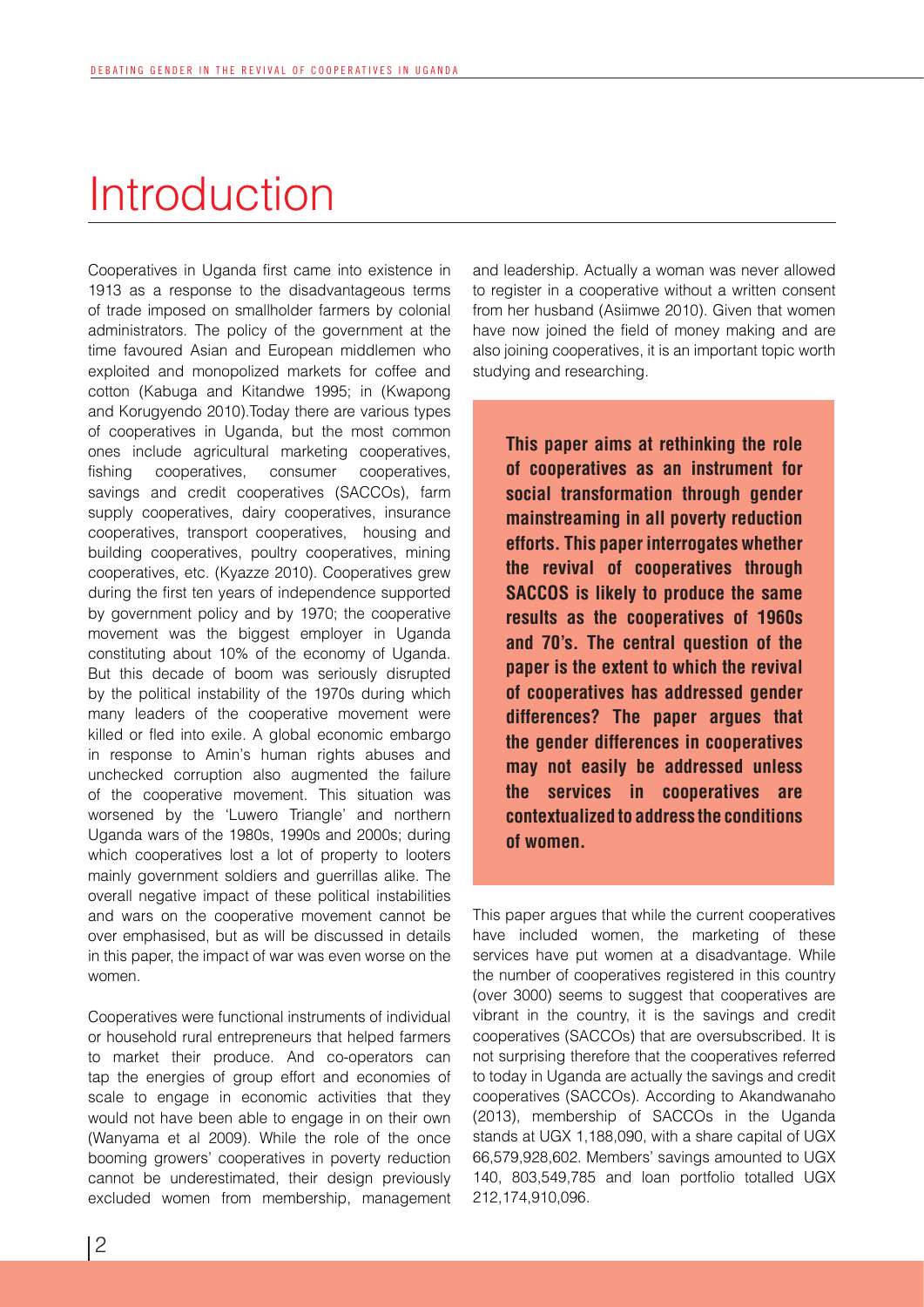Although women were less at the fore front of Uganda's political conflict and wars, they turned out the biggest losers. One cooperative union that was heavily hit by war was the Banyankole Kweterana; they attribute their collapse to the guerrilla war that brought the NRM government to power in 1986. According to the study done by Kwapong and Korugyendo 2010:pp 2), one respondent narrated;*"…We had a lot of assets– about fifty Lorries were taken by the liberation army. They took away everything including stocks of coffee which we had bought on credit and on which we had not repaid the loan. The union had a problem paying back the loan…..They sold our buildings at very low prices to private investors. The remaining assets were vandalized as the Union was no longer in operation… While the soldiers took our assets, they signed for all the items they took for which we kept records. These assets were worth about UGXs. 900million. The soldiers told us they were using the assets to support the war and after the war, they would pay back everything … We are now making claims from the government to pay back what they took from us…".*

The loss of assets and produce taken by warring factions in Uganda's history was a major loss of the wealth for which the women had laboured before the war. Moreover, while the men left home to join the war theatre, the burden of looking after the children was left for the mothers, widows and child headed households in the care of little girls. Women also had to contend with the pain of rape, torture, and personal property to the war. Unfortunately without any systematic psychological support and war reparations of any kind, women were left to take up the burden of responsibility left behind by the wars and political conflict. The non-compensation of cooperatives property and assets looted during the war had a direct bearing on women who provide over 80% of the labour force that produced the wealth used to acquire these assets by cooperatives. Unfortunately women often did not take part in the final negotiations between the cooperatives' leadership and the warring factions yet they bore the biggest brunt of the bad decisions made by the negotiators.

The impact of the collapse of the cooperative movement on women has been understated as illustrated in the following write up. Under the economic liberalization policy, the cooperatives lost their monopoly in buying peasants' crops and by the time they were revived, they had to compete with other private players (Mdhomvu,

et al 2002, Mrema, 2008) who often did not mind buying crops from the garden. Such compromised the quality of Ugandan products and people lost trust in the cooperatives.

The final collapse of cooperatives can be traced back to the onset of Structural Adjustment Programs (SAPs). Originally, cooperatives had enjoyed special partnership with the government which gave them superior privileges to exploit monopolistic positions in economic activities. Government's role also extended to auditing, staff training and setting interest rates for borrowing (Kyazze 2010). When SAPS were introduced, the state had to withdraw its traditional supportive role to the cooperatives - a requirement by the Bretton woods institutions in the name of liberalization (Mrema, Kwapong and Korugyendo 2010 Kyazze 2010). Support services like audit, supervision and management training were the first to be withdrawn by the state in many countries (Develtere2008, Wanyama et al 2009). And such crucial services were not replaced with any alternative institution that could perform such functions. Because of such a vacuum, cooperatives had to collapse (Wanyama et al 2009. The beneficiaries of the latter status quo were opportunists like the middlemen who lowered the quality and market prices of coffee and cotton. The collapse of the cooperative unions resulted in agony amongst women while the men who could not cope with rural poverty, migrated to the cities leaving the women behind to struggle with raising the children.

The Uganda National Cooperative Policy of 2010 states its vision as 'a self-driven, vibrant, prosperous and gender responsive cooperative movement' (Majurin 2012). However, despite the commitment on paper, women's participation, membership, employment and leadership levels in cooperatives in Uganda is still below 45% (Majurin 2012). Women's inclusion and participation in cooperatives still faces limitations and yet they provide most of the labour in the cooperative industry. There is no doubt that the cooperatives of 1913-1980's were very vibrant, nevertheless, these cooperatives were gender insensitive. Because they operated at household rather than individual level, it was easier for the men to subscribe to the membership of cooperatives (Mchomvu, et al 2002, Asiimwe 2010). Although women contributed to the cooperatives by providing their labour, the cash crops belonged to men (Tamale 1999); moreover cooperatives concentrated on cash crops like coffee and cotton, which the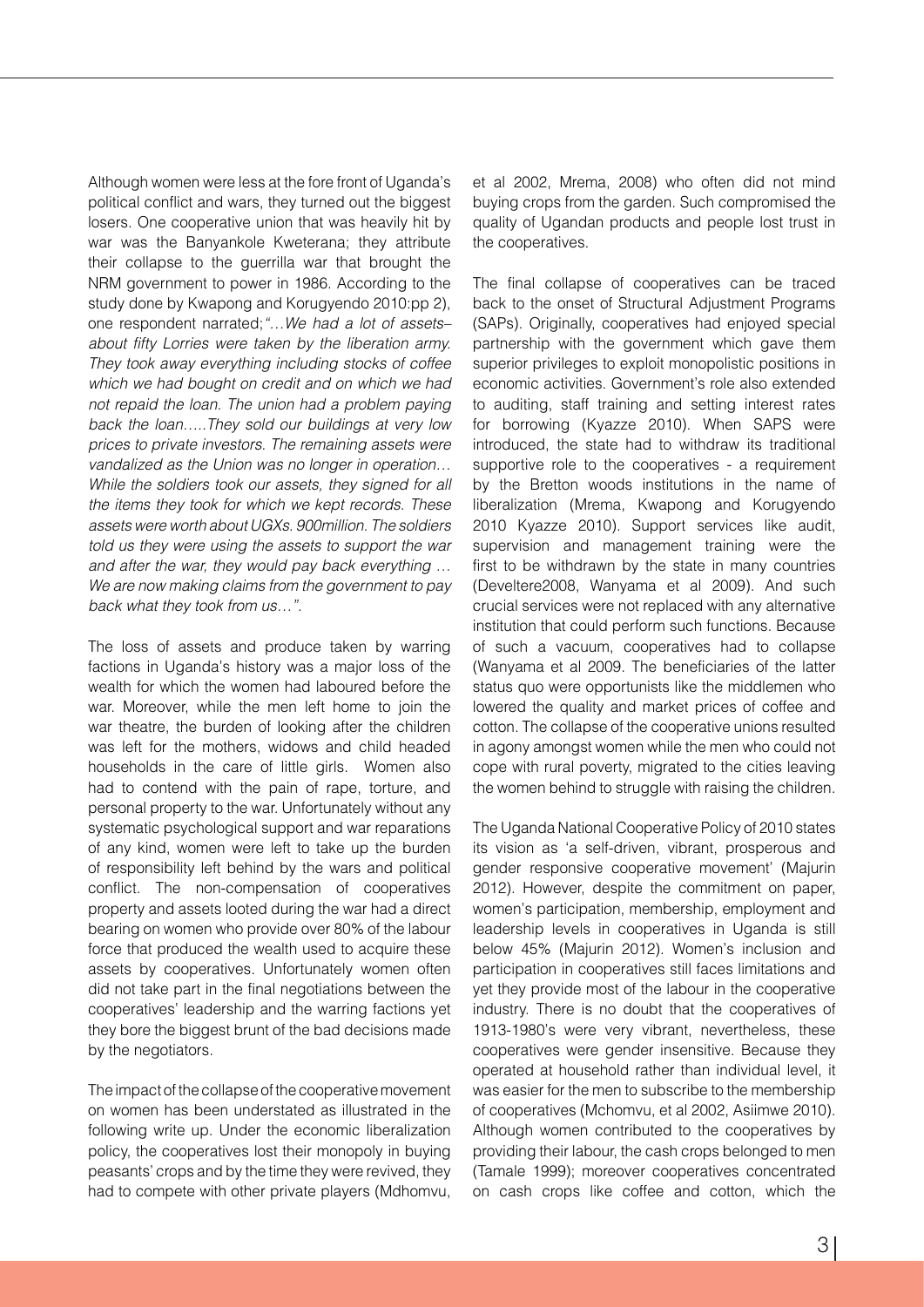colonialists identified with masculinity. A study done by Asiimwe, (2010) in Central Uganda indicates that women contribute 53% of the labour for cash crops, but the decision to sell and the use of the money is made by men.

Cooperatives were marketing cash crops and targeting households (Mdhomvu, et al 2002); males (heads of households) became members, leaders and employees of cooperatives. It is ironical that a big percentage of women derive their livelihood agricultural, yet they are more involved in financial cooperatives and not the former. Although, agriculture employs about 83% of women in Uganda (NDP 2010), most support and training for purposes of increasing cash crop production benefit men. Moreover in the Ugandan setting, women must ask for permission from their husbands to go for such trainings because most men fear that their wives' exposure may compromise them into infidelity (Asiimwe 2010).

More importantly, the issue of access and control of resources like land plays even a bigger role in limiting meaningful involvement of women in cooperatives. In Uganda, property inheritance is largely patrilineal, this inhibits the women's ability to engage in cooperatives as most of them do not own property which is the main collateral for financing (Majurin 2012). Although the current national cooperative strategy largely favours financial cooperatives, the savings and credit cooperatives (SACCO) approach has not necessarily meant a positive transformation in the lives of women in Uganda. The collapse of co-operatives has resulted in less agricultural production and the Poverty Reduction Strategy Paper indicates that the failure of cooperatives contributes significantly to the deepening poverty status of the rural communities (Sizya 2001). And financial cooperatives have been able to prosper in a liberalized market than the former producer cooperatives. Financial cooperatives (SACCOs) were introduced in Uganda under the NRM government as a framework that could help the poor access credit (Kyazze 2010). Unlike producer cooperatives, SACCOs have introduced individual based membership irrespective of gender enabling many women to join. One would assume that this freedom of access would address gender issues, on the contrary, data shows that women have not yet fully realised socio-economic transformation. What seems to attract more women to SACCOS compared to agricultural cooperatives is the inequality in the ownership of land (Develtere and Pollet 2008). Women participate in SACCOs as leaders, members, and

managers. Financial institutions employ women to encourage more to join as clients (Mayoux2002); and because it is generally accepted that women are more reliable with repayment of credit, more women represent households in a SACCO (Develtere and pollet 2008). In some cases women's participation has been donor driven, for instance, in the Naggalama Cooperative Union, women are given incentives to double their loan portfolios if they register. This is a donor driven agenda to increase women's participation; albeit the use of the loan is later dictated by the men (Asiimwe 2010). To safeguard the proper use of the loan, husbands are required to guarantee the loans with family property as the collateral (Asiimwe 2010).

Unlike the tradition cooperative societies of the 1960s which offered an integrated response to socio economic challenges, today SACCOs are bent on making a profit through lending hence neglecting the other social benefits (Akandwanaho 2013). This limitation in SACCOs is a disadvantage to women whose need is not only profit rather a wholesome attainment of social and economic freedoms. Financial cooperatives have become market-driven (Schmidt 2010); they are managed as profitable business units competing with other private traders (Kwapong and Korugyendo 2010). They settle for marketable products; invest in quality management; and their pricing as well as interest rate policies are increasingly being inspired by the prevailing market conditions rather than state policy as was the case in the past (Wanyama 2009, Sizya 2001).

The cost of remaining competitive limits poor women from accessing SACCO services. Finance cooperatives hire professional staff to strengthen a management system that can face the challenges of a competitive market (ibid). The management increasingly show preference for a growth oriented approach in asset base, business turn-over, market share and profitability rather than helping the poor (Yeboah 2005, Tesfaye2005) in (Wanyama 2009). To effectively compete with private traders and make a profit for their members, financial cooperatives must minimize their overhead costs and yet operational costs of reaching the very poor are very high requiring them to charge high interest rates that are often prohibitive for the ordinary poor woman (Kyalisiima 2007, Johnson 2009).

The pure capitalist approach of financial cooperatives has left out a number of women that would have otherwise benefited because the women do not have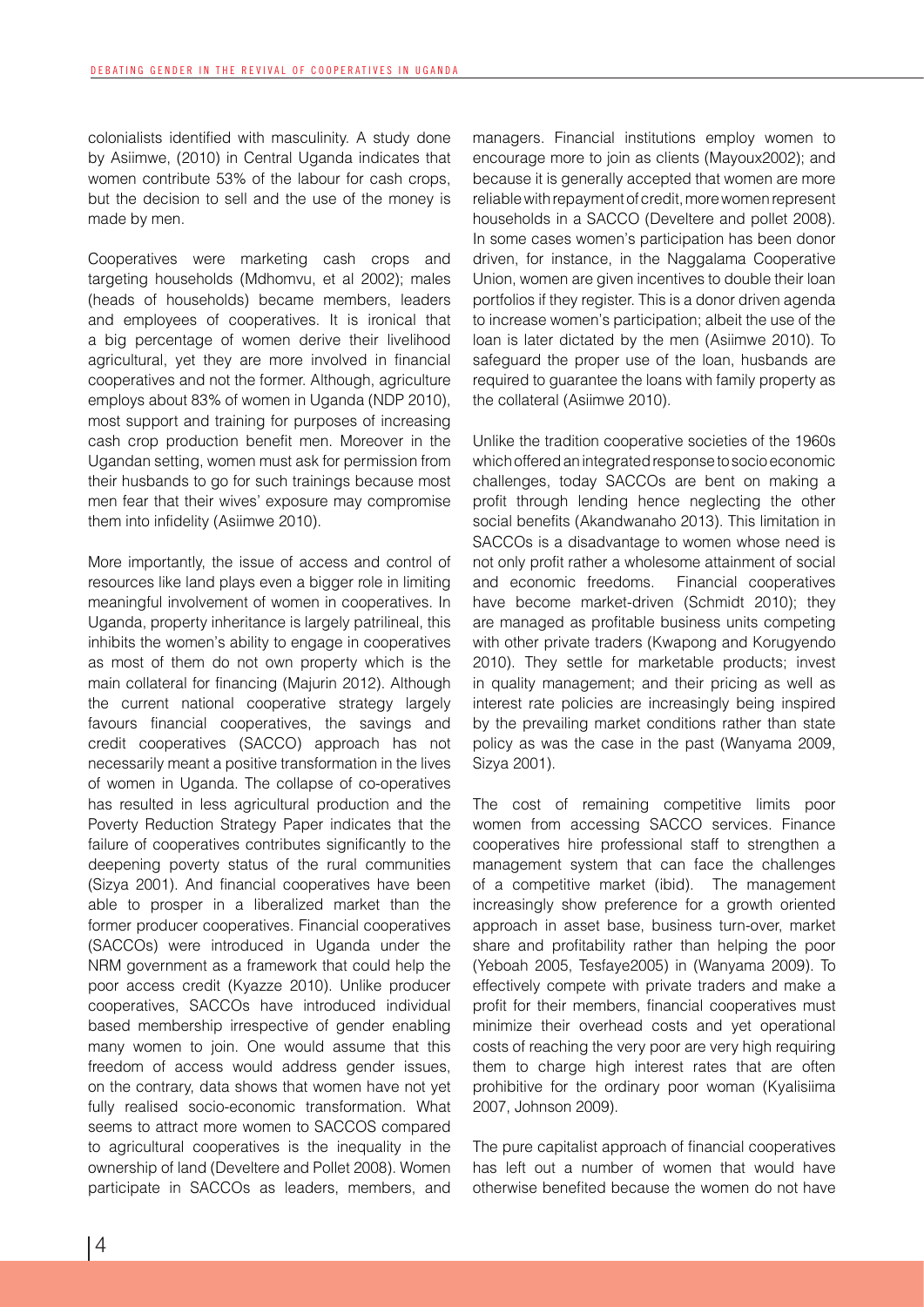collateral for borrowing. This paper argues that there is need to rethink the focus from the impressive loan portfolio and maximisation of profits by SACCOs to the performance of the people using their services. And the state has the mandate to protect her poor citizens in this respect. For instance, in a study conducted in Tanzania, co-operative members and leaders said that government financial support was crucial to their success and pointed out that loans given to cooperatives by government through local government were charged much lower interest rates than those charged by private financial institutions (Mchomvu, et al 2002).

Short term loan repayment schedules shuts out most poor women from credits facilities; most SACCOs operate credit facilities on a grace period of between one week to one month which is a concern for most women (Mayoux 2002, Kyalisiima 2007, and Schmidt 2010). Short term loans also mean that SACCOs cannot support a long-term investment. This negatively impacts on the participation of women in agriculture whose yields take some time before being realised. This is what explains the continued subsistence agriculture amongst the women (NDP 2010). It is unlikely that a person starting business may be able to make profit in one week to start loan repayments; such an arrangement would work best for people who have alternative sources of income (Wright 1999). Moreover, in most of the financial cooperatives, members have to pay up shares and yearly membership fees, this prevents the poorest especially women from participating.

SACCOs are becoming more elitist in character and operations, leaving out most women. In effect financial services provided by SACCOs are not necessarily being accessed by the poor, but those who can afford (Wright 1999); thus excluding the very poor who are more often women (Mchomvu, et al 2002). In the end, SACCOs attract the new lower-middle classes like public servants, nurses, teachers, and business people (Develtere and Pollet 2008). Even when they reach rural areas, SACCOs tend to attract the somewhat better-off poor groups (Develtere and pollet 2008). The question that arises then is, whether financial cooperatives are poverty reducing and welfare enhancing instruments for the poor, (Develtere and pollet 2008).

Women, need systematic and long term protection from government just like farmers in Western Europe, North America and Asia who benefit from subsidies offered by their governments (Mchomvu, et al 2002).There is

an important role for the state to protect women in the cooperative movement, government needs to regulate the so called invisible arm of the market by reducing chances of exploitation. Because cooperatives have lost that control and protection from government, it becomes hard for women to receive a service that can help them get out of poverty. Currently women are more vulnerable to conditions of un-controlled SACCOs. While government intervention within former producer cooperatives was seen as; what is clear is that cooperatives of the time were more vibrant and helpful to majority of Ugandans.

The earlier cooperatives were more relevant mainly because they were owned and run by peasants and their main activity was not only buying members' and non-members' crops for export (Mchomvu, et al 2002), but also providing a range of other services which included transport, storage, inputs. Cooperatives also bought peasants' crops at a minimum price even during the years when global crop prices fell, this enabled peasants to reap from the economic power and bargaining skills of the union and gain trading profit, like that of the Asian merchants (Mchomvu, et al 2002). The loss of these auxiliary services once provided by cooperatives hit women most because many of these poor women do not have alternative means to access these services.

The strong co-operative value in which economically and socially stronger members shouldered the weak has been eroded and as such protection and solidarity were undermined to the detriment of the women (Mchomvu, et al 2002). Cooperatives were a source of solidarity and shared identity for farmers who were faced with a culturally distinct and economically hostile outside world (Young, Sherman and Rose 1981). Cooperatives did not only market farmer's produce, but provided a holistic social protection. The protection was provided in price stabilization where cooperatives protected members against fluctuating prices in the market (Mchomvu, et al 2002). Beyond price stability co-operators benefitted had some form of school fees, health, and funeral insurance; labour required for planting, weeding and harvesting was also easily mobilised amongst fellow co-operators. (Mrema 2008).Therefore, the cooperative principle of concern for the community is part of the society values that is lacking in the modern cooperatives. In an interview with women who borrow money from SACCOs, this comment was made by one of them; 'These groups (SACCOs) we are in are terrible. They do not care whether you lost your child or husband.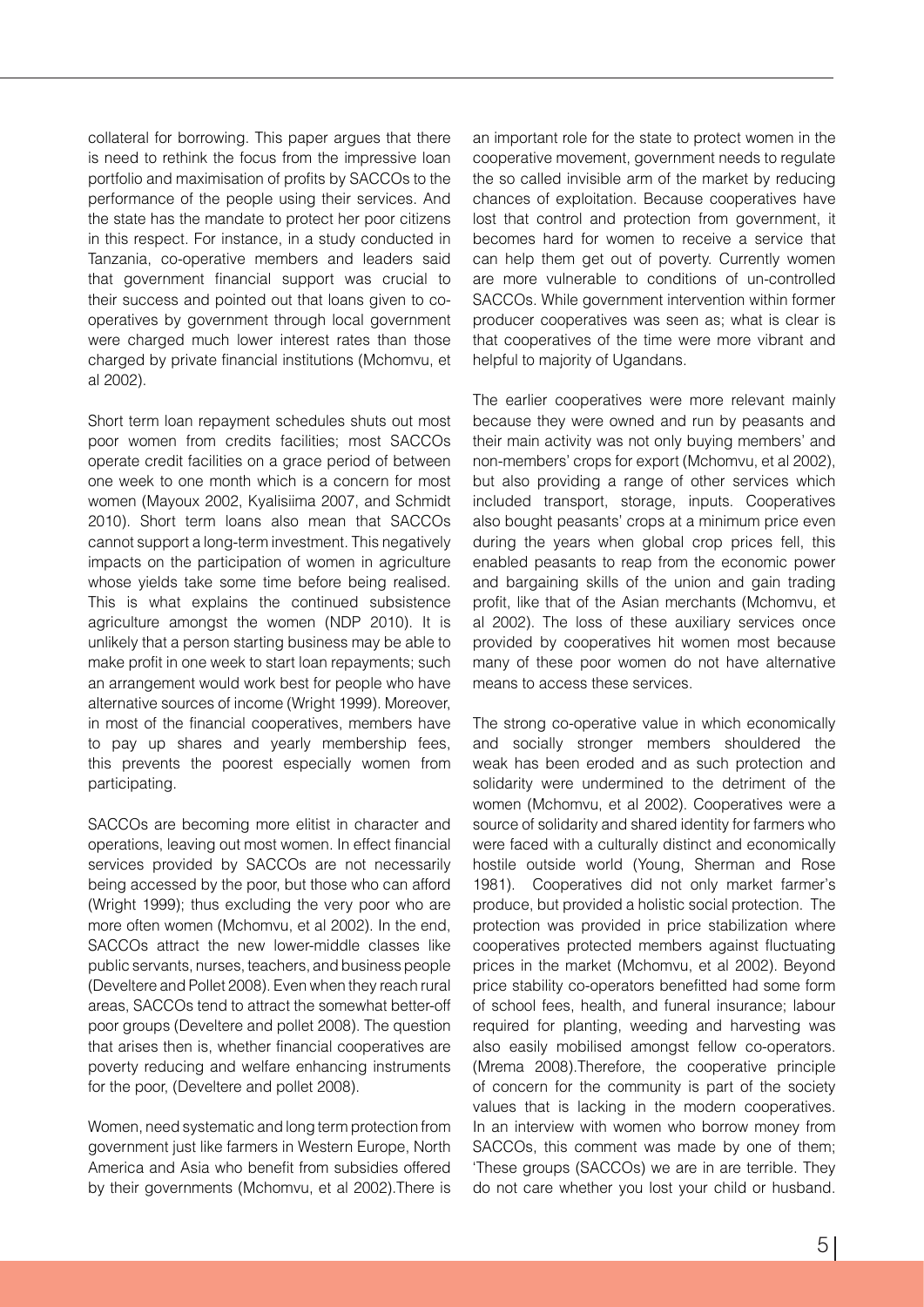They continued; there is a lady who had lost her child but she was supposed to take back money that day. The group members came and said, sorry for the loss but we need our money'. This suggests that the morals, the agendas and motives of the two categories of cooperatives are quite different. One maximizes profits, while the other emphasizes identity and social development.

Although the loan guarantee service is the major service societies enjoy from SACCOs, there is need for other benefits like training, regular inspections and management advisory services, and the storage for agricultural produce which have been highly undervalued etc. (Mrema 2008). Building factories for processing agricultural produce like cotton, coffee, simsim, maize (Mchomvu, et al 2002) is no longer a concern for cooperatives, yet such services are crucial for members.

The other area that needs immediate attention is the

reinforcement of ownership, the government incumbent has been promising and giving some citizens money to set up cooperatives, this is not sustainable because the principles of cooperation emphasize member ownership. No wonder such cooperatives have The government has perceived cooperatives as other nongovernment entities like NGOs which can run on their own and depend on donor money. Yet, sustainability of donor funded projects has been questioned. The timing of funding is sometimes delayed and ownership by the beneficiaries minimal because they are not fully involved in the design and development of the project proposals (Mrema 2008). Financial cooperatives have unique needs that usually go unattended. No regulatory and supervisory structure is in place. A SACCO specific law is needed (ibid). And as such, reformed cooperatives have not lived up to their expectations. Actually conditions of poverty as revealed by the Poverty Reduction Strategy Paper worsened (Sizya 2001).

## **Conclusion**

This paper acknowledges that cooperatives are an important tool and do represent a significant group of poor and vulnerable. It is therefore an important project for women. Not withstanding this fact, the current cooperative movement remains much atomized, lacking structures, regulations and specific laws. The liberalization of the economy that led to the collapse of former cooperatives has also impaired the current financial cooperatives. Cooperatives are being run with no specific laws, regulatory and supervisory structure in place.

It is acknowledged that financial cooperatives have brought women on board. Women who were originally excluded in producer cooperatives are now members of SACCOs. However, while there has been a deliberate effort to improve women's participation in current cooperatives, the patriarchal structure of power within cooperatives has not changed much. Women still do not own property to help them secure loans on their own. They still have to depend on men which render them powerless. Moreover the change that emphasized female participation seems to have been imported rather than nurtured at home. It is therefore difficult to get absorbed so easily because of

the way boys and girls are socialized. Women may not find it strategic to compete with men and may easily surrender the money they get from SACCOs.

Moreover, SACCOs have also not been as effective as former producer cooperatives because of the fact that they are operating as businesses. The government has not subsidized them to be able to provide a poor friendly service.

Because of the marketization of the service, women have been put at a disadvantage and made vulnerable to exploitation. They work under pressure to pay back the loan between one week and one month, they sometimes do not know whether they make profits given the high charges from the SACCOs and some of them quit from the SACCOs.

Women therefore need a service that is context specific and I argue that a private investor (who aims at profit maximization) is unlikely to provide such services to the core poor. The state must reclaim its autonomy and control over such cooperatives and the whole economy as a whole.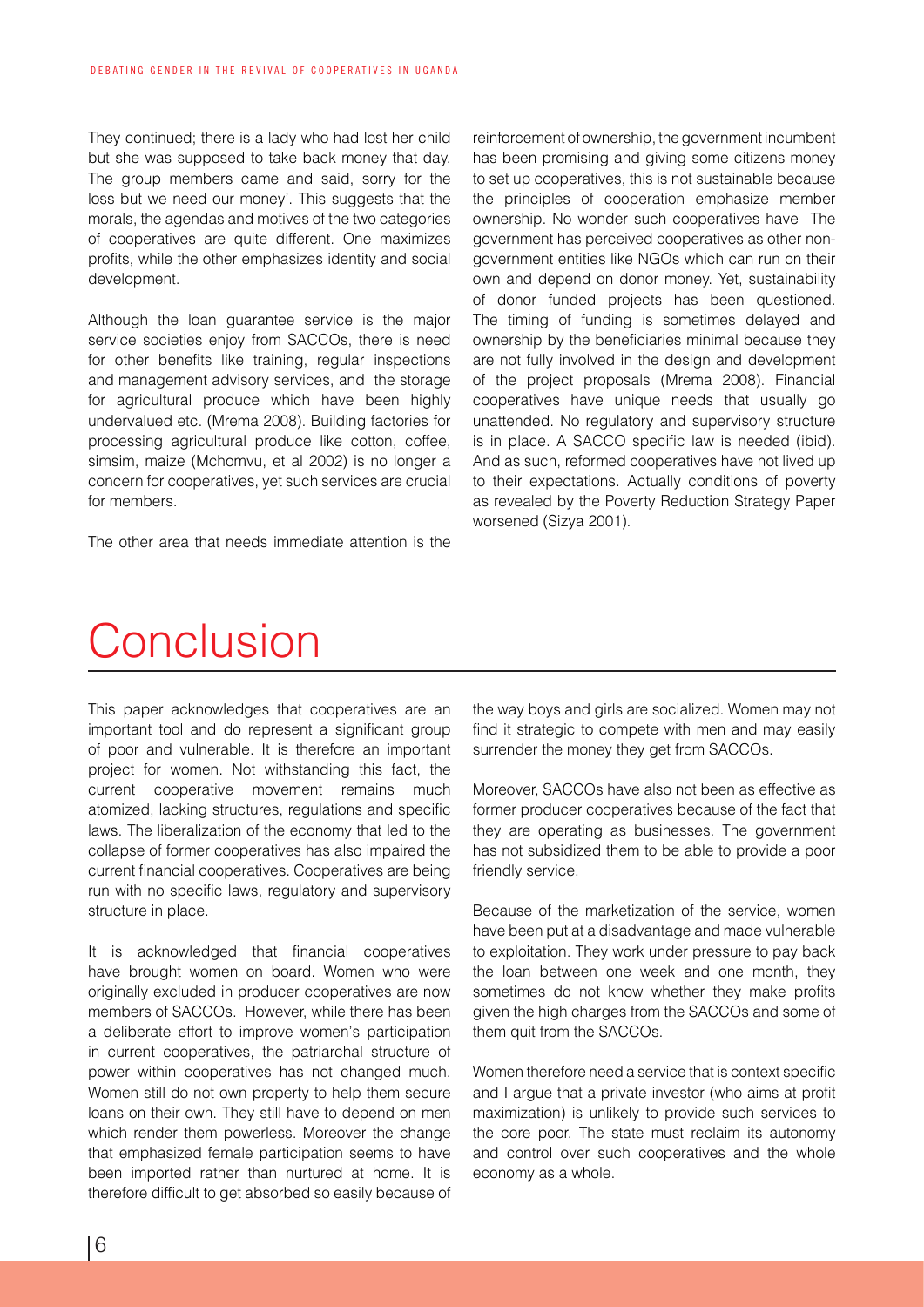# **References**

Akandwanaho, Caleb, (2013), Reviving the Cooperative Movement in Uganda; Coordination, Cooperation and Communication with Humility. Western Green Impex Limited.

Develtere, Patrick, Pollet, Ignance and Fredrick Wanyama Fredrick (eds.)2008, Cooperating out of poverty; The renaissance of the African Cooperative movement. The International Labor Organization, COOPAfrica, Geneva.

Johnson, Susan (2009), Micro Finance is Dead. Long Live Micro Finance! Critical reflections on two decades of micro Finance, policy and practice. Practical Action Publishing, 2009.Enterprise development and Micro Finance, Vol 20. No.4. www. practicalactionpublishing.org doi:10.3362/1755- 1986.2009.033, ISSN: 1755:1755-1978(print) 1755- 1986 (0nline).

*Kwapong, Afranaa Nana and KorugyendoLubega Patrick (2010),* Revival of agricultural cooperatives in Uganda. International Food Policy Research Institute (IFPRI); Policy Note No 10.

*Kwapong, Afranaa Nana and KorugyendoLubega Patrick (2010),* Why a few agricultural cooperatives survived the crisis in the cooperative movement in Uganda while many others collapsed. International Food Policy Research Institute (IFPRI); Policy Note No 11.

Kyalisiima, Zephania (2007), Factors affecting women and men's benefits from the utilisation of microfinance services; a case of Rubaga division, Kampala District. A dissertation submitted in partial fulfilment of the requirements for the award of the degree of Master of Arts (Gender Studies) of Makerere University.

Kyazze, Lawrence M (2010), Cooperatives: The sleeping economic and social giants in Uganda. International labour Organization 2010. COOP Africa working paper NO: 15 Majurin, Eva (2012), How women fare in East African cooperatives: the case of Kenya, Uganda and Tanzania. International Labor Organization, Dar es Salaam.

Mayoux, Linda (2002), Micro Finance and Women's Empowerment: Rethinking 'best practice'. Development Bulletin, no 57, pp 76-81.

Mchomvu, Tungazara and Maghimbi (2002), Cooperatives and Social Protection; Tanzania Report. Journal of Social Development in Africa, Vol 17, No 2 *Mrema, Herment A, (2008),* Uganda: starting all over again, in *DevelterePatrick, PolletIgnance and Fredrick Wanyama Fredrick (eds.),* Cooperating out of poverty; The renaissance of the African Cooperative movement. The International LaborOrganization, COOPAfrica, Geneva.

National Development Plan (UNDP), 2010/2011- 2014/2015, The Government of the Republic of Uganda.

Sizya, Joshua Mwelukirwa (2001), The Role Cooperatives Play in Poverty Reduction in Tanzania. Paper Presented at the United Nations in observance of the International Day for the Eradication of Poverty on 17<sup>th</sup> October 2001.

Wanyama, Fredrick O, DevelterePatric and PolletIgnace (2009), Reinventing the Wheel? African Cooperatives in a Liberalized Economic Environment. Annals of Public and Cooperative Economics, Volume 80, Issue 3,pages 361–392, September 2009

Wright, Graham A.N (1999) Examining the impact of micro-finance services. Increasing income or reducing poverty?